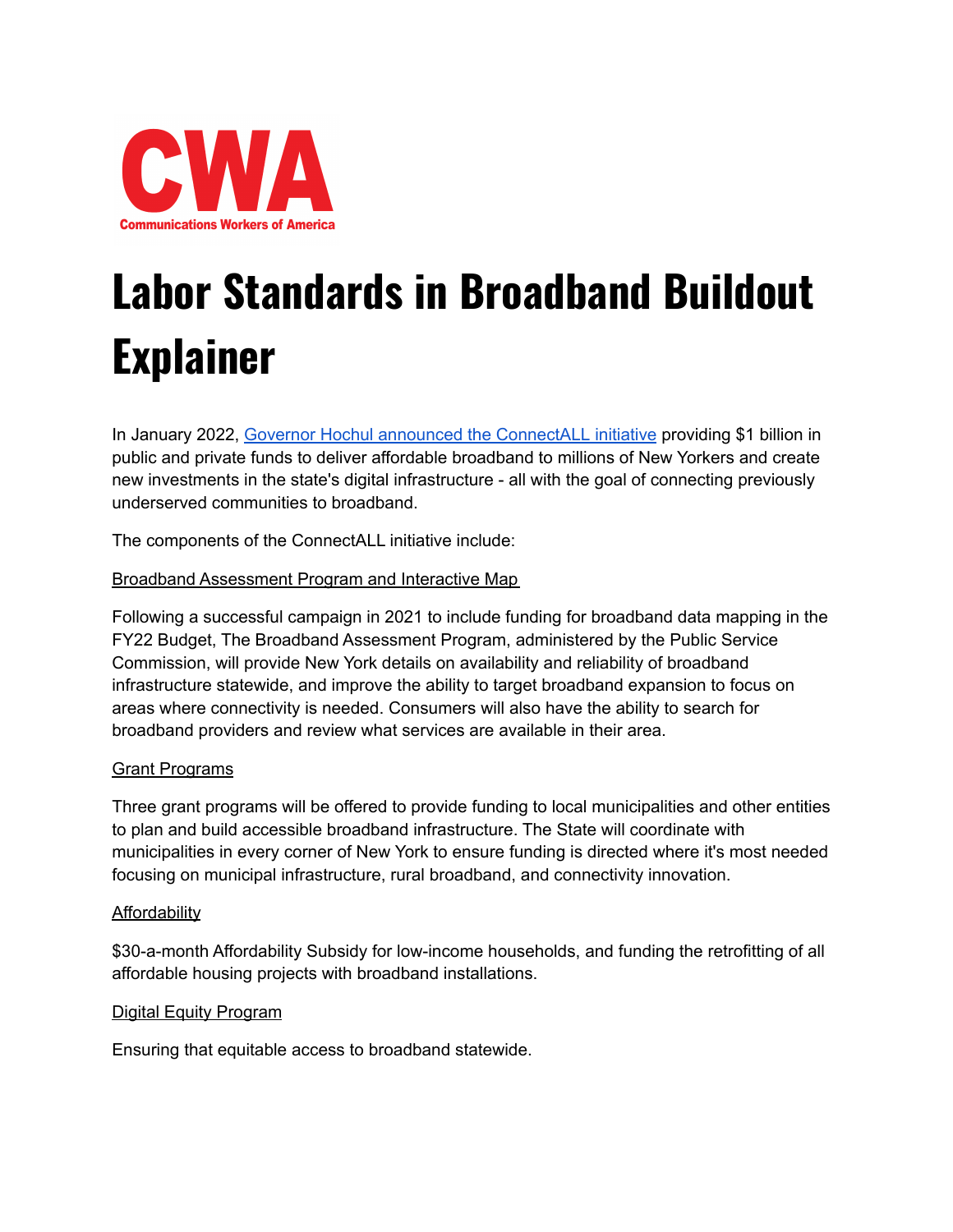**However**, New York State currently lacks the labor regulations regarding broadband providers necessary for these services to be delivered safely and effectively.

In order to cut costs, internet providers increasingly rely on a multilayered structure of subcontractors that lack accountability to the public and to their employees. Frequently these contractors:

- Are non-union
- Lack adequate safety training
- Have very high turnover
- Undermine the wages and standards established by union-represented telecom employees through collective bargaining agreements.

These cost-cutting measures have resulted in a disturbing record of accidents, causing

- Damage to utilities, public property, and homes
- Serious risks to workers and public safety

Broadband providers should uphold high standards in construction of the communications networks that New Yorkers rely on.

Our Proposed Budget Language calls for preference to be given to ContactALL applicants who are high-road employers able to demonstrate that the workforce performing the contract will meet the following criteria:

- High standards of safety training, certification, and/or licensure for all relevant workers
- High level of in-house training tied to certifications, titles, and/or uniform wage scales to ensure that deployment is done at a high standard
- Policies that support job pipelines for locally-based and traditionally marginalized communities
- Relevant work will be performed by a directly employed workforce, or policies and/or practices to ensure that any employees of contractors meet the above criteria
- Robust compliance with workplace protections and measures in place to ensure future labor compliance

The proposed budget language also calls for an enforcement mechanism including

- A web-based portal to track compliance with the high-road employer provisions above.
- Progress reports on the commitments made in ConnectALL applications, tracked through the portal.
- Data on
	- Whether the workforce will be directly employed a subcontracted workforce
	- $\circ$  The entities that the proposed subgrantee plans to subcontract with in carrying out the proposed work
	- The job titles and size of the workforce (FTE positions) required to carry out the proposed work over the course of the project and the entity that will employ each portion of the workforce
	- A description of job titles needed to carry out the work as well as safety training and certification, wage scales, and training programs.
	- A description of any health and safety committees in the worksite